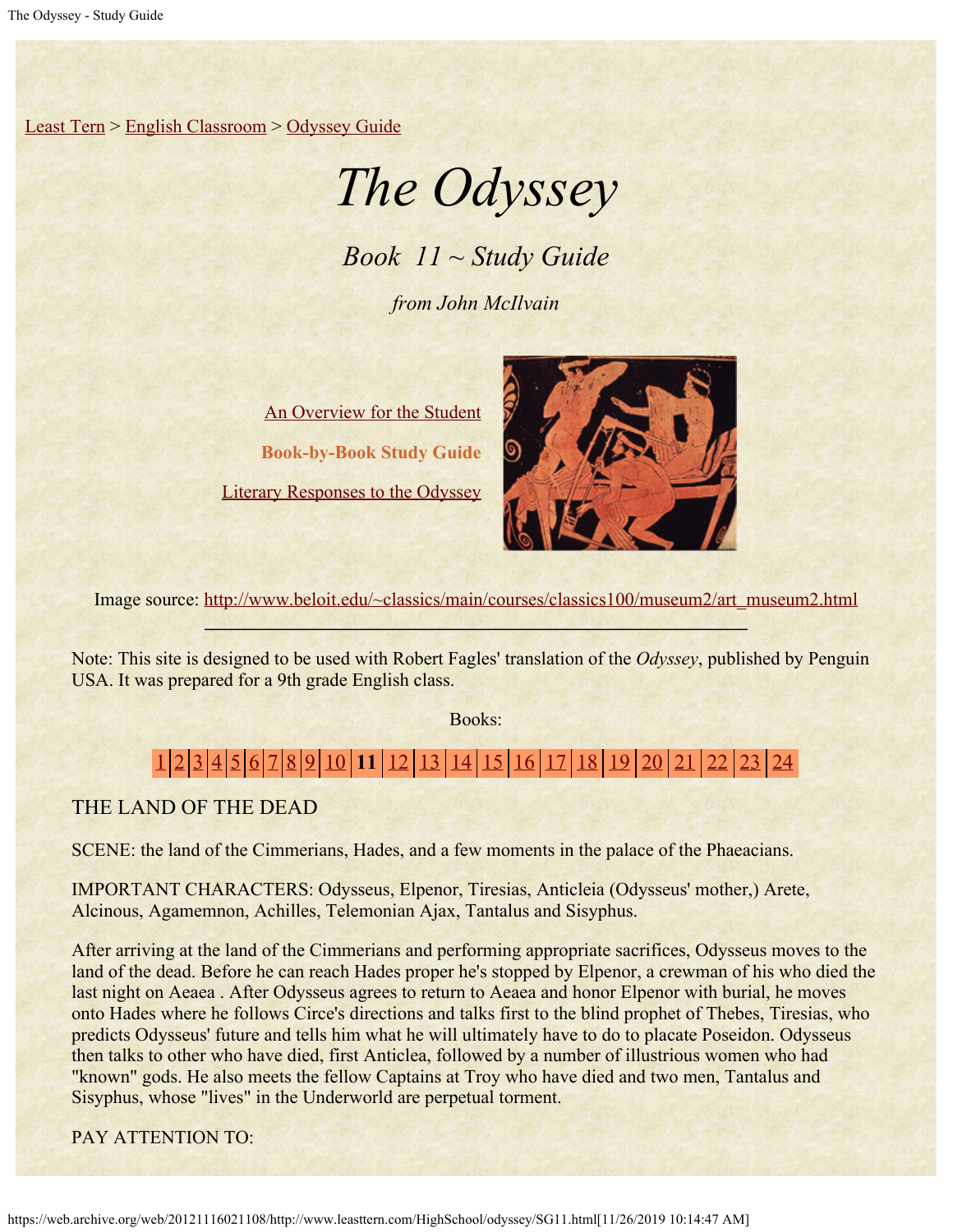- The importance of treating the dead with respect (Elpenor): The ritual Odysseus performs in order to meet those in the Underworld. The prophesy of Tiresias and the importance of prophesy (this seems to underscore the inevitability of fate). The parade of women followed by a break in the narration for some Phaeacian reaction before Odysseus nreturns to his story. Agamemnon's rage at his wife's betrayal. How Ajax reacts to Odysseus. The cause of this reaction. What Achilles tells Odysseus about the misery of the dead.
- Commentary from the translator, Robert Fagles: "I love that marvelous meeting between Odysseus and Achilles. It brings back all the latent hostility between the two of them that you see in the Iliad , especially in the ninth book. Achilles, the great hero of the Iliad , is a ghost who yearns for life, and Odysseus is able to give him a form of life that's very precious--the depiction of the heroic life of Achilles' son Neoptolemus. As long as the son is leading that life, the father can leap triumphant across those fields of asphodel. Two things are being stressed: the extreme fragility of life and how terrible its loss, on the one hand, and how very precious the extension of life is into the next generation.
- . "Odysseus plays such a crucial role because by giving the sheep's blood to the dead, he animates them. That's the power that the living have, to reanimate the dead--to reanimate memory. It's what we do. We are forever in conversation with these great ancestors." ([http://www.princeton.edu/pr/news/96/q4/1114fagl.html](https://web.archive.org/web/20121116021108/http://www.princeton.edu/pr/news/96/q4/1114fagl.html))

#### EPITHETS: Who is...

- "the seer of Thebes?"
- "famous Atrides, lord of men?"
- "Son of Peleus, greatest of the Achaeans?"

#### QUESTIONS:

- 1. What favor does Elpenor as of Odysseus?
- 2. What ritual does Odysseus perform in order to meet those in the Underworld?
- 3. What does Tiresias do in order to speak to Odysseus?
- 4. What does Odysseus learn about his journey from Tiresias in Hades?
- 5. What does Odysseus learn from Anticleia? What does he try to do when after she speaks to him? Why does he fail?
- 6. What does Agamemnon tell Odysseus about how men should feel about women? Is it significant that earlier in the book we hear about celebrated women?
- 7. What is the reason for Ajax's anger at Odysseus?
- 8. What is the Greek Underworld (Hades) like?
- 9. What do you make of [Tantalus](#page-8-0) and [Sisyphus](#page-8-1)?

## QUOTATIONS TO REMEMBER:

And she [Circe] made the outer limits, the Ocean River's bounds where Cimmerian people have their homes - their realm and city shrouded in mist and cloud. The eye of the Sun can never flash his rays through the dark and bring them light, not when he climbs the starry skies or when he wheels back down from the heights to touch the earth once more an endless, deadly night overhangs (15)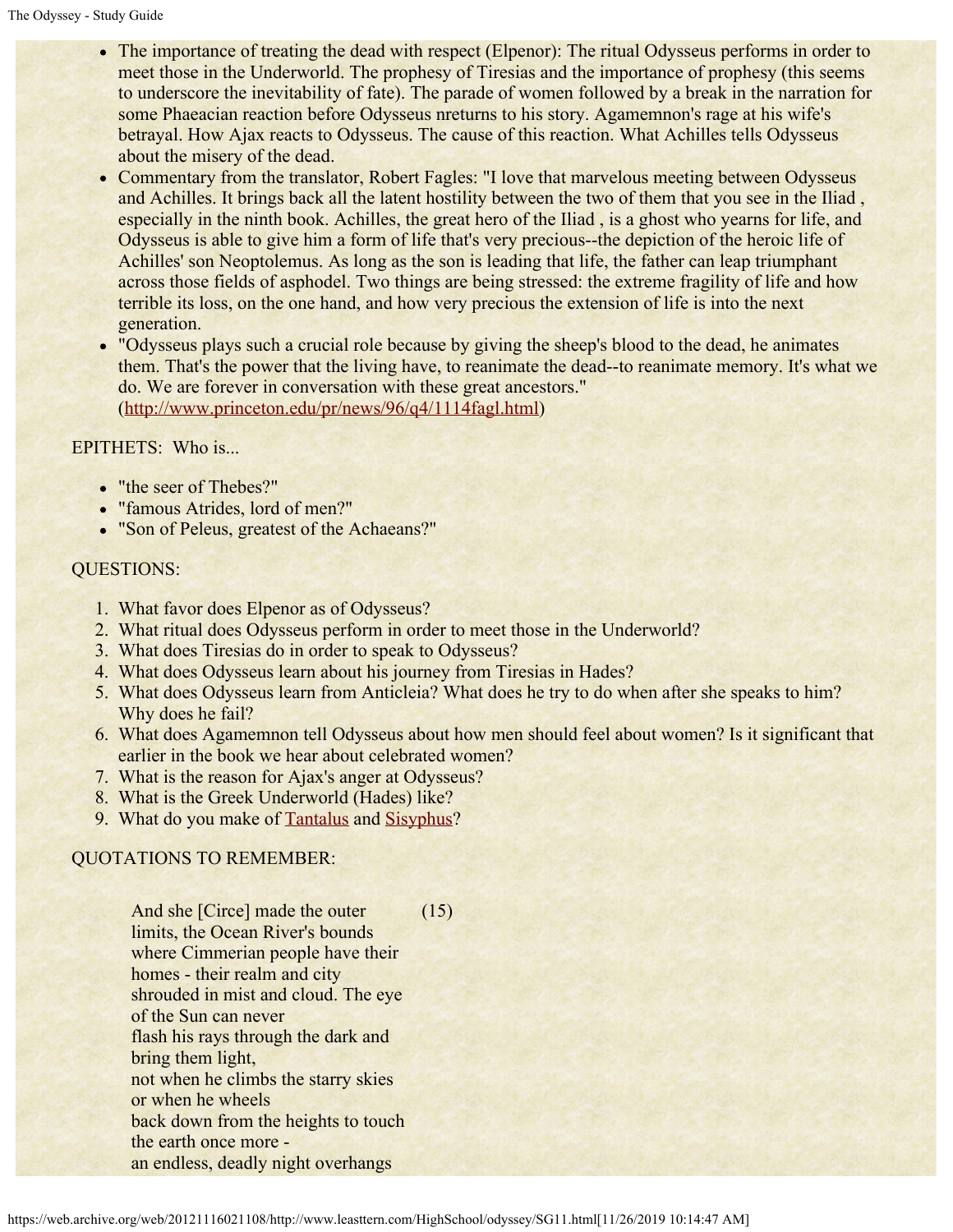### those wretched men.

 But first the ghost of Elpenor, my companion, came toward me. He'd not been buried under the wide way of earth, not yet, we'd left his body in Circe's house, unwept, unburied - this other labor pressed us. But I wept to see him now... (55) "Don't sail off and desert me, left behind unwept, unburied, don't, or my curse may draw god's fury on your head. No bury me in full armor . . ." (79) "All this, my unlucky friend . . . I will do for you." (88) ... But look, the ghost of my mother came! My mother dead and gone now . . . whom I have left alive when I sailed for sacred Troy. I broke into tears. . .but . . .I would not let her ghost approach the blood till I had questioned Tiresias myself. (93) At last he [Tiresias] came The shade (100) of the famous Theban prophet, holding a golden scepter, knew me at once and hailed me: "Royal son of Laertes, master of exploits, man of pain, what now, what brings you here? . . . Stand back from the trench . . . so I can drink the blood and tell you all the truth, "And even if you escape, you'll come home late and come a broken man - all shipmates lost alone in a strangers ship and you will find a world of pain at home ... When another traveler falls in with you and calls that weight across your shoulder a fan to winnow grain (129)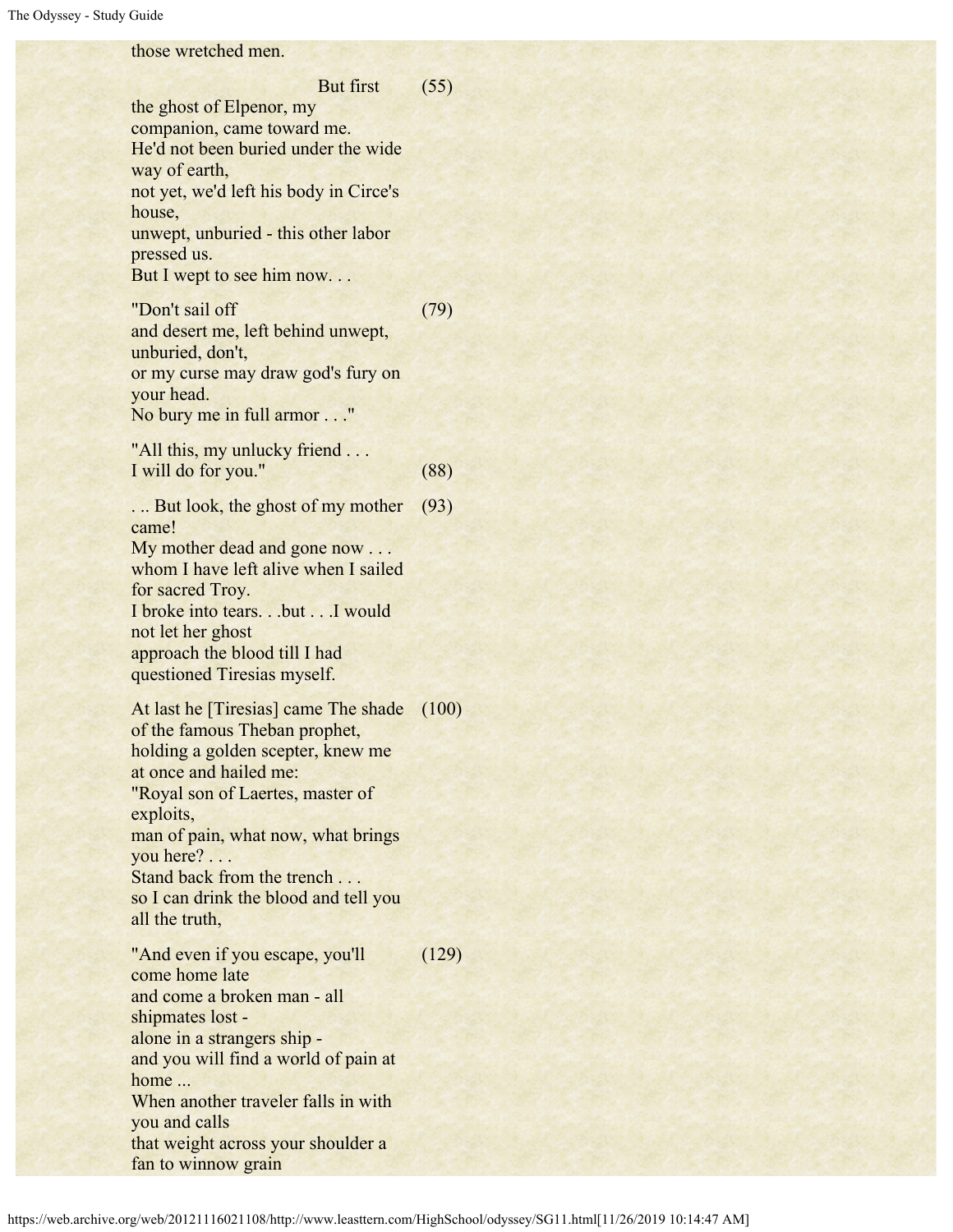then plant you bladed, balanced oar in the earth and sacrifice fine beast to the lord god of the sea . . ." "[Mother] What form of death overcame you, what laid you low? … Tell me of my father, of the son I left behind . . . Please tell me about my wife, her turn of mind, Her thoughts. . ." (194) "Surely, surely," My noble mother answered quickly, "she is still waiting There in your halls, poor woman, suffering so, Her life an endless hardship like your own . . . Telemachus still holds your great estates in peace . . . As for your father, he keeps to his own farm, he never goes to town with no beds for him there, no blankets, glossy throws . . . ... he lies in anguish... and his grief grows as he long for your return. (205) And I, my mind of turmoil, how I longed To embrace my mother's spirit, dead as she was! Three times I rushed toward her, desperate to hold her, Three times she fluttered through my fingers, sifting away Like a shadow, dissolving like a dream ... I cried out to her, words winging into the darkness, "Mother, why not wait for me?"... (233) My noble mother answered me at once: "My son, my son, unluckiest man alive! This is no deception sent by Queen Persephone, This is just the way of mortals when we die . . . (246)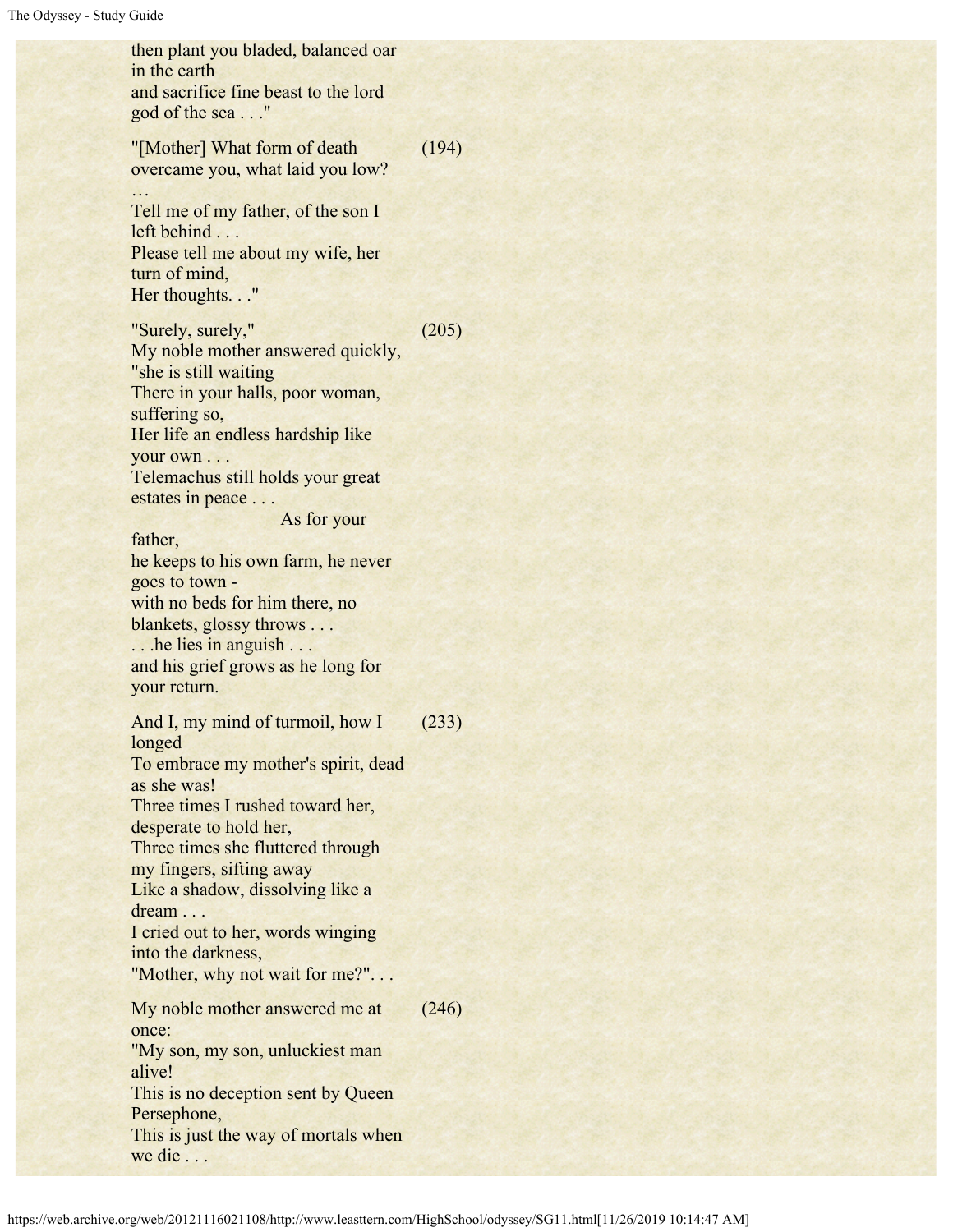And the first I saw there? Tyro, born (268) of kings ...once she fell in love with the river god, Enipeus till taking his shape one day the god who girds the earth and makes it tremble bedded her when where the swirling river runs out the sea . . . "now home you go, and restrain yourself, I say, never breathe you lover's name but know - I am Poseidon, god who rocks the earth!" And after Tyro I saw Asopus' daughter Antiope, proud she's spent a night in the arms of Zeus himself and born the god twin sons... (296) And I saw Alcmena next, Amphytrion's wife, who slept in the clasp of Zeus and merged in love, and brought forth Hercules, rugged will and lion heart . . . (302) And I saw the mother of Oedipus, beautiful Epicaste. What a monstrous thing she did, all in innocence she married her own son . . . who killed his father, then she married him! But the gods soon made it known to all mankind. So he in growing pain ruled on in beloved Thebes lording Cadmus' people -thanks to the Gods' brutal plan while she went down to death who guards the massive gate. Lashing a noose to a step rafter, there se hanged aloft, strangling in all her anguish, leaving her son to bear the world of horror a mother's Furies brings to life ... (306) And I saw Leda next, Tyndaerus' wife, who'd born the king two sons, intrepid twins, (341)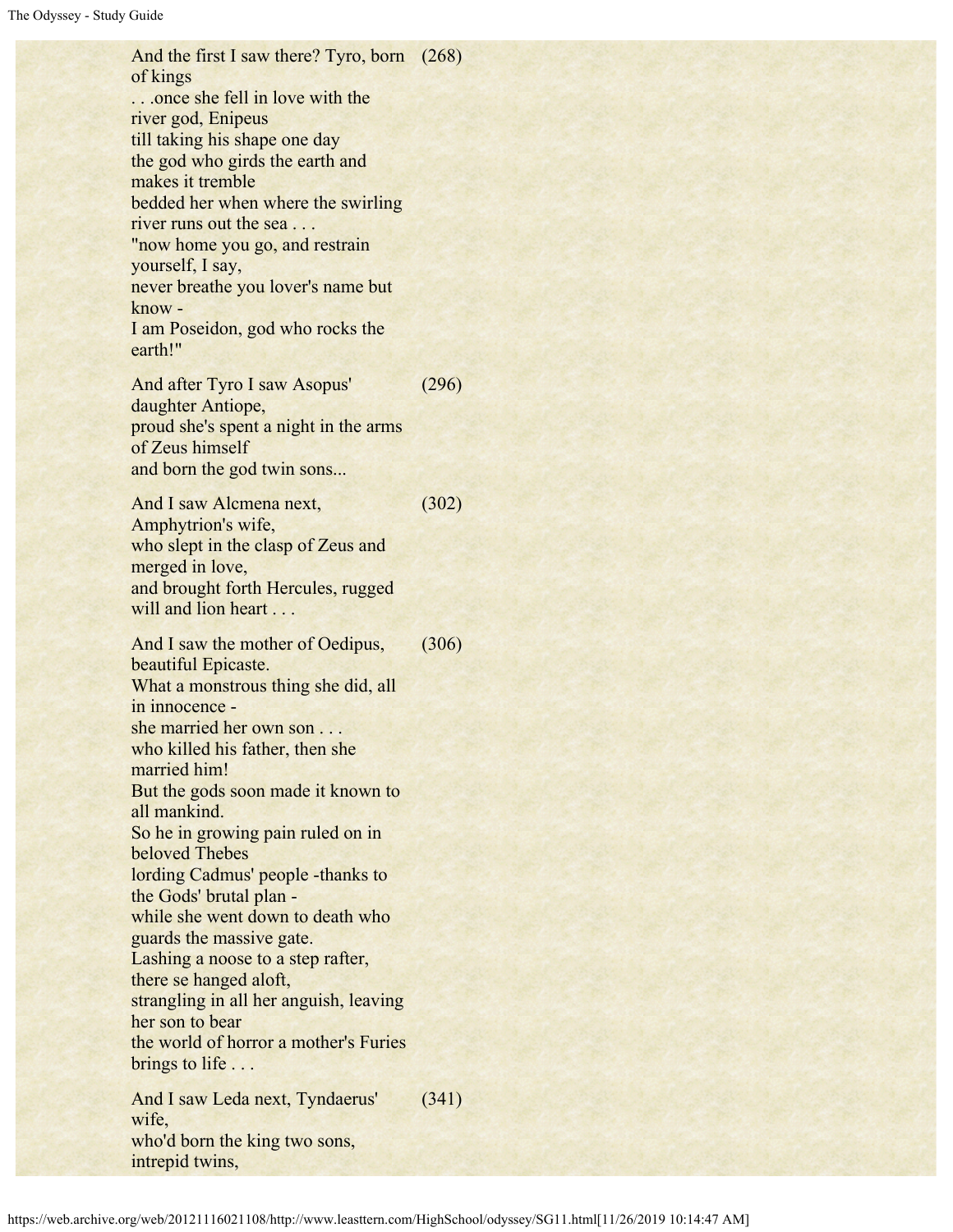Castor. breaker of horses and the hardy boxer Polydeuces, both buried now in the life giving earth, though still alive. Even under the earth, Zeus grants them that distinction, one day alive, the next day dead, each twin by turns, and both hold honors equal to the Gods.

*(Leda is also known to be Helen's mother her children the result of being raped by Zeus in the form of a swan - it is interesting that this is not a Homeric "story")*

... Phedra and Procis, too I saw, and lovely Ariadne, daughter of Minos, that harsh king. One day Theseus tried to sprit her off from Crete to Athens' sacred heights but he got no joy from her. Artemis killed her first on wave-washed Dia's shores, accused by Dionysius. (364)

Odysseus paused . . . They all fell silent, hushed, his story holding them spellbound down the shadowed halls till the white armed queen Arete suddenly burst out, Phaecians, how does this man impress you now . . . This stranger is my guest . . ." (378)

[Alcinous] "Keep telling us your adventures - they are wonderful I could hold court here till awns first light if only you could bear, here in out halls, to tell the tale of all the pain you've suffered." (424) "Royal son of Laertes, Odysseus, mastermind of war. I was not wrecked in the ships when Lord Poseidon roused some punishing blasts of storm winds, gust on gust, nor did ranks of enemies mow me down on land - Aegisthus hatched my doom an my (458)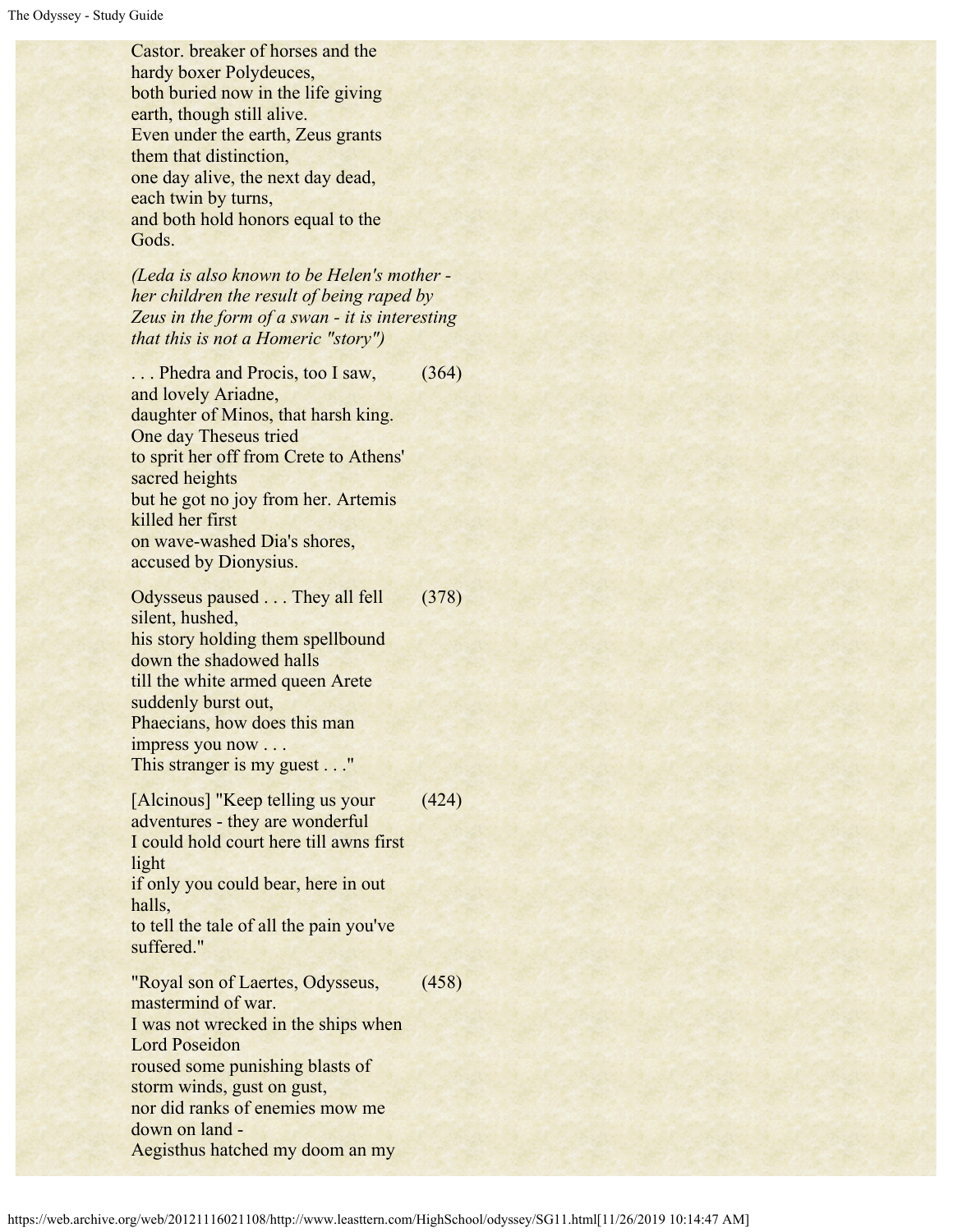destruction, he killed me, he with my own accursed wife . . . he invited me to his palace, sat me down to a feast then cut me down as a man cuts down some ox at a trough! So I died - a wretched, ignominious death and round me all my comrades killed, no mercy. . . how we sprawled by the mixing bowls and laded tables there, throughout the palace, the whole floor awash with blood. But the death cry of Cassandra, Priam's daughter the most pitiful thing I heard! My treacherous queen, killed her over my body, yes and I . . . dying, dying, writhing around the sword. But she, that whore, she turned her back on me . . . she even lacked the heart to seal my eyes with her hand or close my jaws. So there's nothing more deadly, bestial than a woman set on works like these - what a monstrous thing she plotted, slaughtered her own lawful husband! "But she the queen hell bent on outrage bathes in shame not only herself but the whole breed of womankind, even the honest ones to come, forever down the years! ... so even you r own wife - never indulge her too far. (499)

Never reveal the whole truth, whatever you may know . . . the time for trusting woman's gone forever!"

(Achilles) "What daring brought you (538)down to the House of Death? where the senseless, burnt-out wraiths of mortals make their home"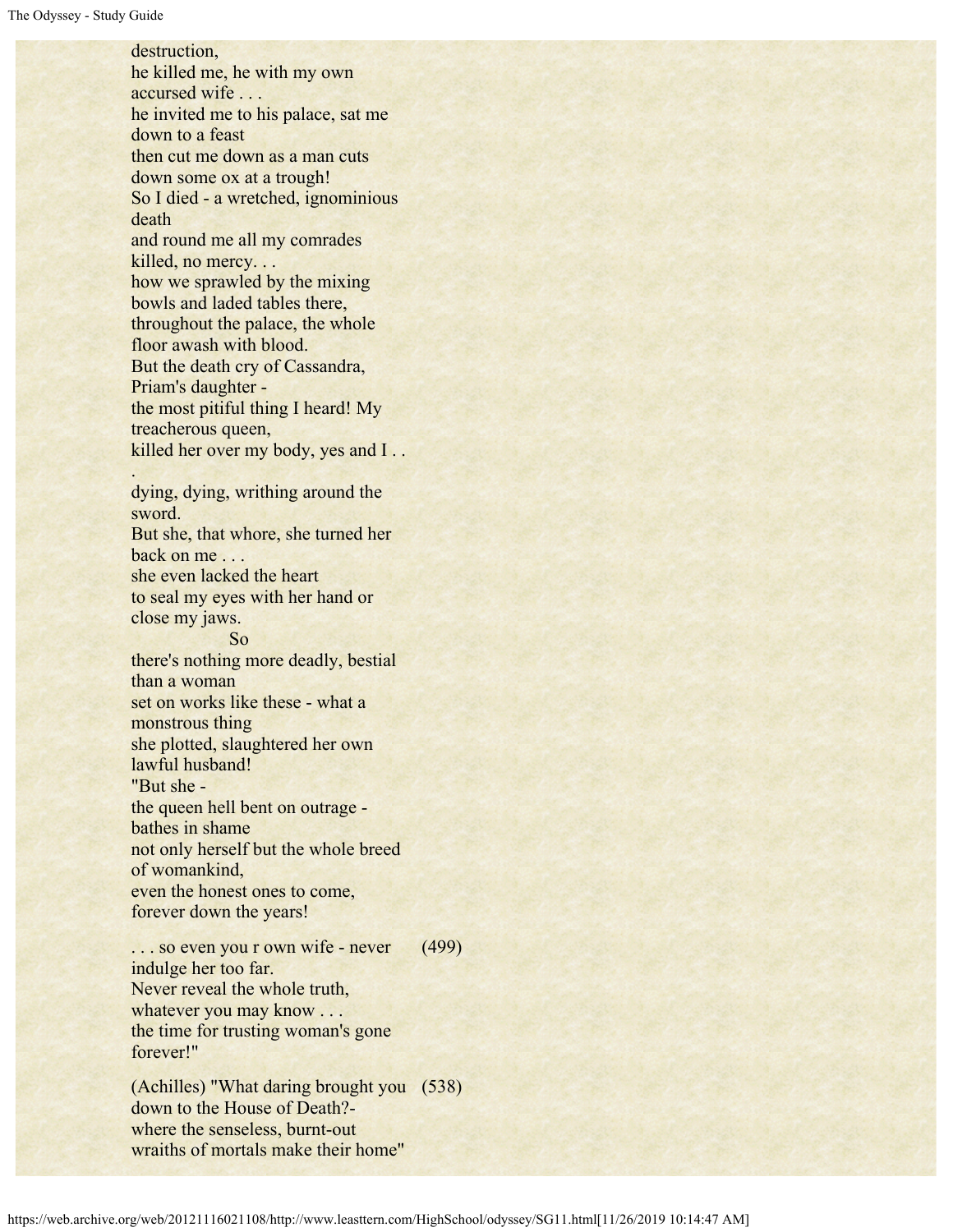#### (547)

there's not a man in the world more blest than youthere never has been, never will be one. Time was, when you were alive, we Argives honored you as a god, and now down here, I see, you lord it over the dead in all your power. So grieve no more at dying, great Achilles". I reassured the ghost, but he (554)

. . . "But you, Achilles,

broke out protesting. "No winning words about death to me, shining Odysseus! By god, I'd rather slave on earth for another mansome dirt-poor tenant farmer who scrapes to keep alivethan rule down here over the breathless dead. But come, tell me the news about my gallant son."

Only the ghost of Great Ajax, son of (620) Telemon, Kept his distance, blazing with anger at me still For the victory I had won by the ships that time I pressed my claim for the arms of Prince Achilles. His queenly mother had set them up as prizes . . . Would to God I'd never won such trophies! All for them the earth closed over Ajax, That proud hero Ajax . . . "Ajax . . . the gods set up that prize"

to plague the Achaea - . . . For your death we grieved as we did for Achilles death - . . . none's to blame but Zeus. . . Conquer your rage, your blazing, headlong pride!' (634) (669)

And I saw [Tantalus](#page-8-0) too, bearing endless torture. He stood erect in a pool as the water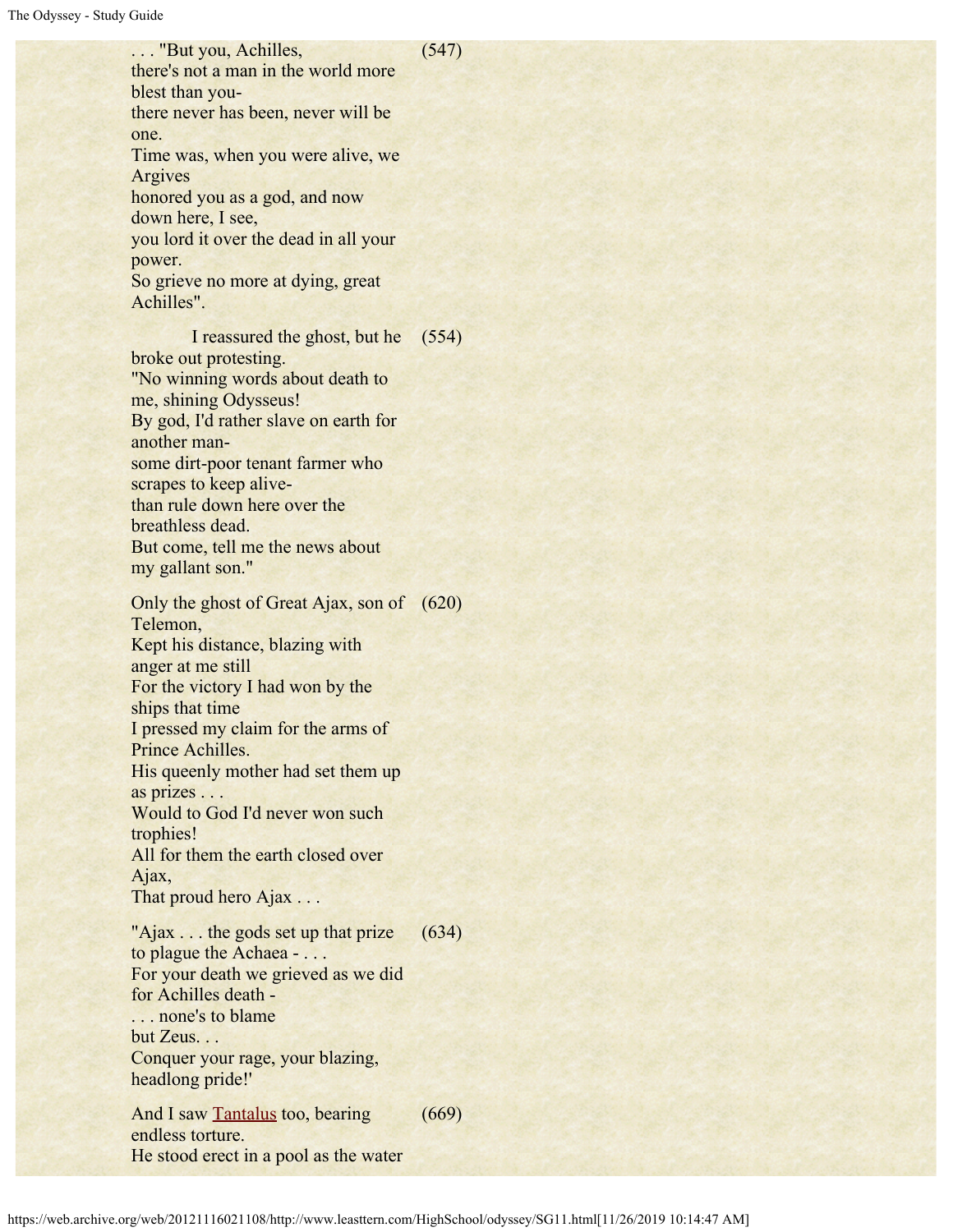#### lapped -

parched, he tried to drink he tried to drink, but he could not reach the surface. no, time and again, the old man stooped, craving a sip, time and again the water vanished, swallowed down, laying bear the caked black earth at his feet some spirit drank it dry. And over his head leafy trees from high aloft, pomegranates and pears, and apples glowing red, succulent figs and olives swelling sleek and dark, but as soon as the old man would strain to clutch them fast a gust would toss them up to the lowering black clouds.

And I saw [Sisyphus](#page-8-1) too, bound to his own torture grappling his monstrous boulder with both arms working, heaving, hands struggling, legs driving, he kept on thrusting the rock uphill towards the brink, but just as it teetered, set to topple over time and again, the immense weight of the thing would wheel it back and the ruthless boulder would tumble down to the plain again so once again he would heave, would struggle to thrust it up, sweat drenching his body, dust swirling above his head. (681)

<span id="page-8-0"></span>**Tantalus** - in Greek mythology, king of Sipylos, son of Zeus and father of Pelops and Niobe. He was admitted to the society of the gods, but his abominable behavior aroused their anger, and Zeus condemned him to suffer eternally at Tartarus. One legend says that he had divulged divine secrets and stolen the gods' sacred food. Another tells that he had murdered his son Pelops and served his body to the gods to test their omniscience. ([http://www.encyclopedia.com/html/T/Tantalus.asp](https://web.archive.org/web/20121116021108/http://www.encyclopedia.com/html/T/Tantalus.asp)) **Sisyphus** - in Greek mythology, son of Aeolus and founder and king of Corinth. Renowned for his cunning, he was said to have outwitted even Death. For his disrespect to Zeus, he was condemned to eternal punishment in Tartarus. ([http://www.encyclopedia.com/html/S Sisyphus.asp](https://web.archive.org/web/20121116021108/http://www.encyclopedia.com/html/S%20Sisyphus.asp))

<span id="page-8-1"></span>**A** [Odyssey Guide](https://web.archive.org/web/20121116021108/http://www.leasttern.com/HighSchool/odyssey/Odyssey.html)